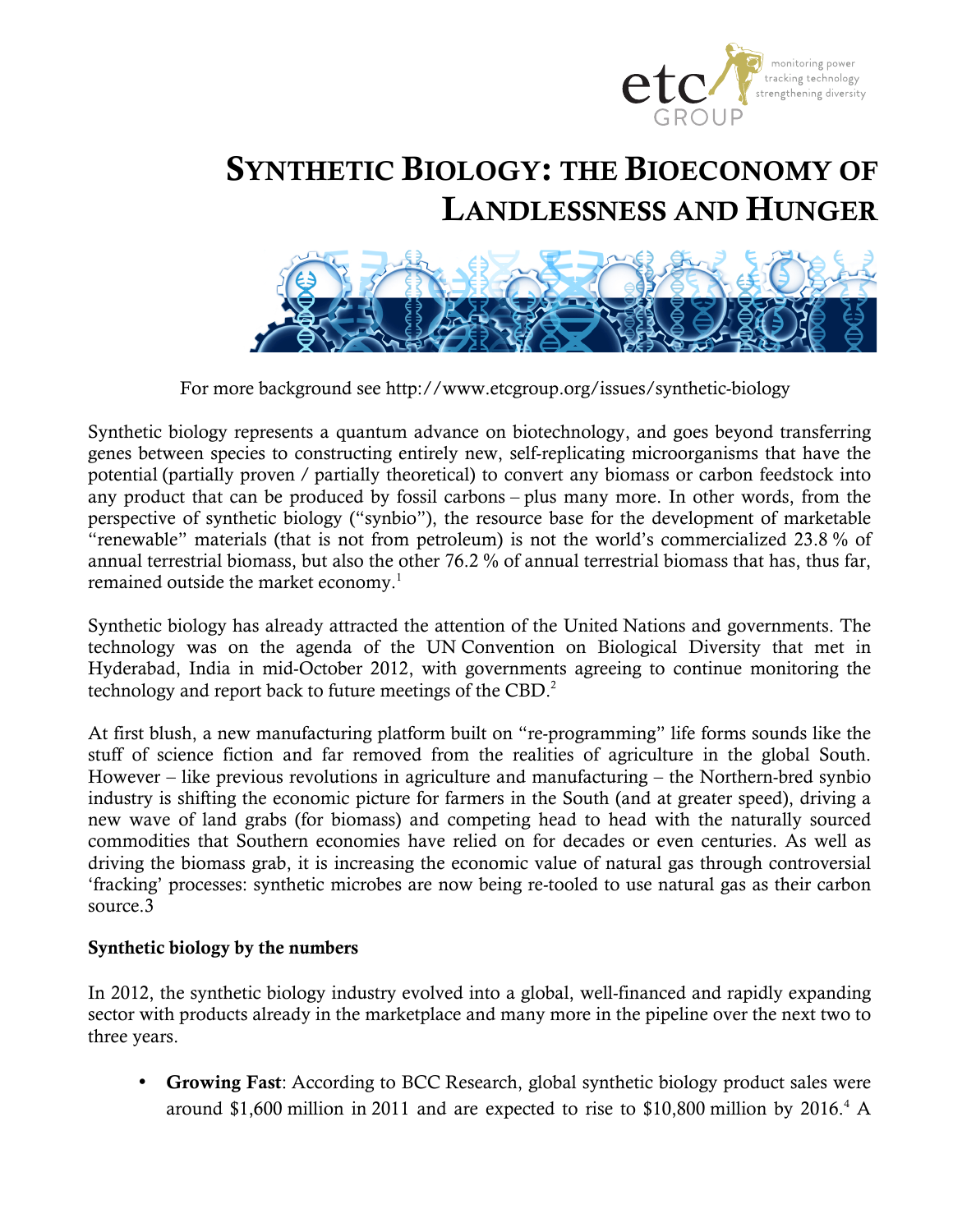recent survey identified almost 3000 active synthetic biology researchers in 40 countries funded by 530 different entities – primarily in the USA, Europe, China and Japan.<sup>5</sup>

- Switching Focus: Three quarters of the activity has so far been energy and chemical companies (such as BP, Shell, DuPont, Total) developing and marketing artificial microbes that produce next generation biofuels, bioplastics and commodity chemicals.<sup>6</sup> However the industry is now rapidly switching focus to primarily produce materials formerly sourced from natural plant products –such as rubber, food flavours, fragrances and essential oils as well as natural medicinal products. The new waves of investors are the world's largest cosmetics companies, flavours and fragrances brokers, pharmaceutical manufacturers and food ingredient producers (e.g., Novartis, Givaudan, International Flavours & Fragrances Inc., Roquette Frères).<sup>7</sup> A third wave of Synbio partnership is also just beginning that will take advantage of transforming natural gas into high value products.8
- Big Players: A 2011 survey by ETC Group and partners found that, overall, the leading global investors and developers of synthetic biology products remain six of the world's ten largest chemical companies, six of the ten largest energy companies, six of the ten largest grain traders and the world's seven largest pharmaceutical companies.<sup>9</sup> Many of these in collaboration with financial players have in turn invested many thousands of millions of dollars of equity in over 100 'pure-play' synthetic biology start-ups.
- Already on Sale: ETC Group has tracked over 20 different products already commercialised or due to be commercialised in 2013. Examples of synthetic biology products already on the market include two maize-based bioplastics sold by DuPont and the Archer Daniels Midland company, biosynthesized 'natural' grapefruit flavour sold by the USA's Allylix Inc, synthetically derived shikimic acid – the key ingredient in the drug tamiflu and a cosmetics moisturiser, squalane, as well as cane sugar-based biodiesel sold by Amyris Inc. in Brazil. See Annex for full list.

### Enabling the Biomass Grab of the Bioeconomy

It is no coincidence that the synthetic biology industry is surging in the wake of enthusiasm from OECD governments for implementing a new industrial programme dubbed 'the bioeconomy'10 (or 'bio-based' economy).

The bioeconomy vision involves switching the raw material base of manufacturing away from fossil sources such as oil, coal and gas towards living, theoretically renewable, plant matter such as sugar, woodchips, algae and grasses – collectively known as 'biomass.' Just as sugar-based ethanol has begun to make inroads in fuel production, the hope is to extend the model to other, more efficient fuels and other sectors such as chemicals.

Though the bioeconomy is sold as the way of the future – post-petroleum and "green" – what is often overlooked is that bio-based production requires massive biomass inputs. As we have seen with first generation agrofuels, the quest for biomass inevitably leads to the tropics where 86% of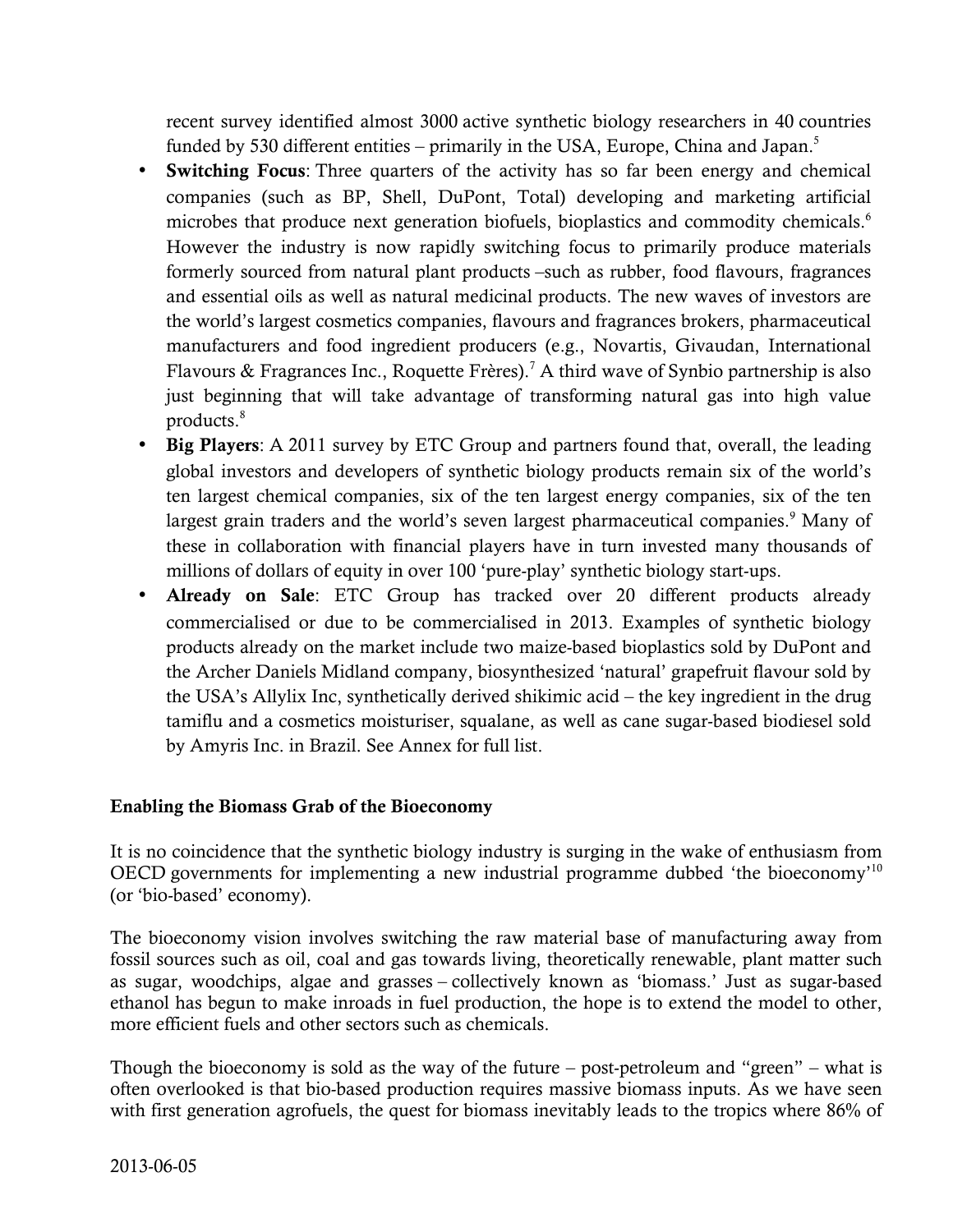the planet's biomass grows, and sunlight, water and fertile soil is either abundant or (at least) cheap. $11$ 

- The 'next generation' of biofuels is all about synthetic biology. As food prices climb to record levels and 40% of the US corn harvest (15% of the global harvest) continues to be diverted to ethanol,12 OECD countries are renewing efforts to switch biofuel production away from food crops toward so-called 'next generation,' high-performing fuels (made from cellulose, wood chips, algae, seaweed). Both the European Union and US governments have already mandated that next generation fuels be blended into current biofuels and are directing hundreds of millions of dollars of investment to propping up the 'next generation' industry. In all these cases, synthetic biology is considered key. Tellingly, Biofuels Digest's annual lists of the hottest companies in bioenergy and biochemicals are mostly synthetic biology companies or companies that use enzymes and microbes developed through synthetic biology. 13
- Race for Brazil, Africa and beyond. Although the synthetic biology industry was born in the labs of Europe and North America, tropical biomass is essential to its growth. Brazil is currently the favoured source of biomass to feed synthetic microbes, although synthetic biology companies are also eyeing Africa and beyond. Industry leader Amyris, Inc. (financially supported by Total, Shell, Procter & Gamble and others) is well established in Brazil with two of its own plants, a handful of joint ventures turning sugarcane into a commercial biodiesel, and a cosmetics moisturising product called squalane. Amyris, Inc. CEO John Melo explains his future business plan:

*"The vision we have is there is a fantastic opportunity to help some of the African countries to develop new industry by really.. um..er.. exploring some of the agricultural*  land they have." – John Melo, Amyris Inc.<sup>14</sup>

Also building synthetic biology facilities in Brazil are LS9 Inc. (backed by Procter & Gamble), Solazyme (backed by Chevron), Codexis (backed by Shell) and Butamax (backed by BP and DuPont). LS9 (which turns sugar into gasoline using synthetic microbes) is planning to build facilities far larger than any existing biofuel refinery in Brazil and in the medium-term hopes to take the same model elsewhere in the tropics:

*"We have plans for multiple sites so total capacity could be 200,000-500,000 tonnes per year in the full-scale phase at around the 2017-2018 time frame. Our first investment will be in sugar-producing regions with secure supplies in Latin America. Once commercialized, it is a natural expansion to invest in other raw material-rich regions in*  Asia, North America and Europe." – Gary Juncosa, LS9, VP of chemicals<sup>15</sup>

• First up: sugar grabs, cellulose grabs: The initial feedstock choice of commercial synbio companies has been sugarcane, which is the fastest growing terrestrial source of biomass.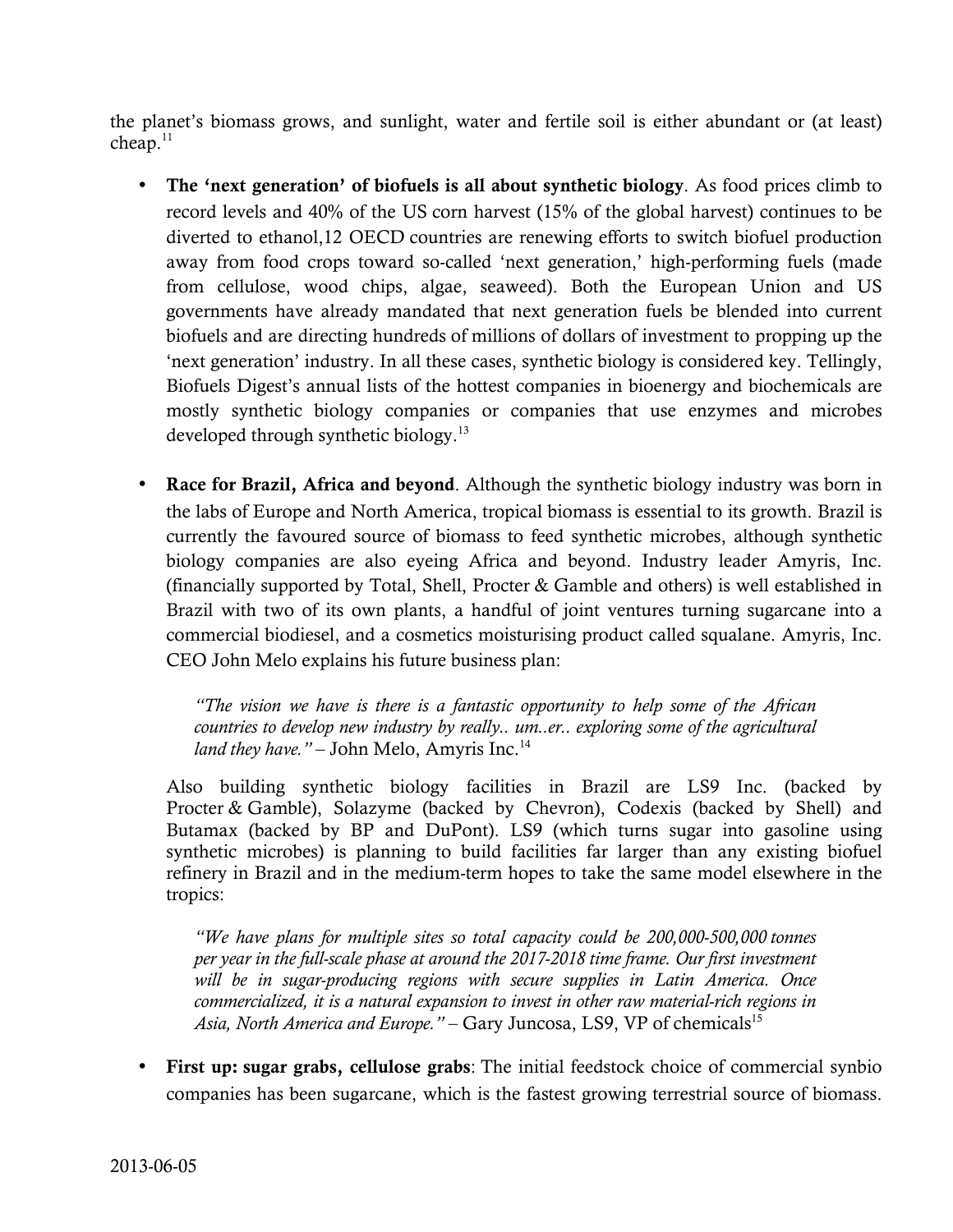Not only does the cane itself provide an easy-to-ferment substrate for synthetic microbes to feed on, but also the waste bagasse is high in cellulose (a woody sugar). Synthetic biology companies such as Codexis have succeeded in developing enzymes to transform bagasse – increasing the value of sugarcane.<sup>16</sup> The focus on sugarcane as a biofuel feedstock matches current trends in land grabbing in the tropics as reported by GRAIN and The International Land Coalition (ILC): ILC reports that 78% of recorded land deals are for agricultural production of which three quarters are for biofuels.<sup>17</sup> GRAIN reports that currently the biggest rise in land grabs is for sugarcane plantations particularly in East Africa (e.g., Mozambique), Latin America and South-East Asia (e.g., Cambodia). 18 However land grabs for forest cellulose (e.g. eucalyptus) are also on the rise.

• Coming soon: desert grabs, coastal grabs: While the primary target of land grabs has so far been prime agricultural and forest land, synthetic biology's ability to convert other biomass sources into products may bring other territories into the global land grab. Biofuels production from algae is now receiving billions of industrial investment, mostly centred on rewiring algae to be more productive, and the aim is to grow algae in large desert ponds potentially encroaching on native and nomadic lands. Algal fuel company Solazyme (whose algae consume sugar) is already building a 300,000 tonne plant in Brazil<sup>19</sup> while Exxon-backed Synthetic Genomics Inc. is building an 81-acre open algae farm on the Mexican/American border. Another synbio start-up, Bio Architecture Lab (BAL), backed by DuPont and Statoil, has developed synthetic organisms to break down farmed seaweed species into cellulosic fuels. BAL is opening a pilot plant in Chile, which harvests seaweed from four ocean farms on the Chilean coast, $^{20}$  and reports that they are looking at other Latin American and Asian locations to expand their production. In October 2012, BAL inked a development deal with the China-based Xunshan Group, the largest producer of brown seaweed in the world. $^{21}$  While coastal grabs for seaweed biofuels avoid 'land' conflicts, they potentially open up new conflicts with small-scale fishers and other traditional coastal producers.

### Synbio – Synland:

Since the beginning of agriculture – up until the industrial revolution – the route to wealth and power was through the ownership of land. After the industrial revolution – while land continued to be important – the control of the technologies that produced commodities above or below the land became increasingly more important. By the middle of the last century, the "smart money" assumed that peasants – either miners or farmers – should be allowed to work the land while the industries controlled the technologies at enormously less risk.

A few years ago GRAIN produced "land-breaking" research exposing the global pattern of public and private land grabs that posed a profound threat to the wellbeing of marginalized peoples in rural areas. Given climate chaos, the only land we can be sure to have value is land that has water underneath it and – for the moment – reasonable soil quality on top. If the water or the soil quality is in doubt, the land could turn out to be valueless. Furthermore, even if land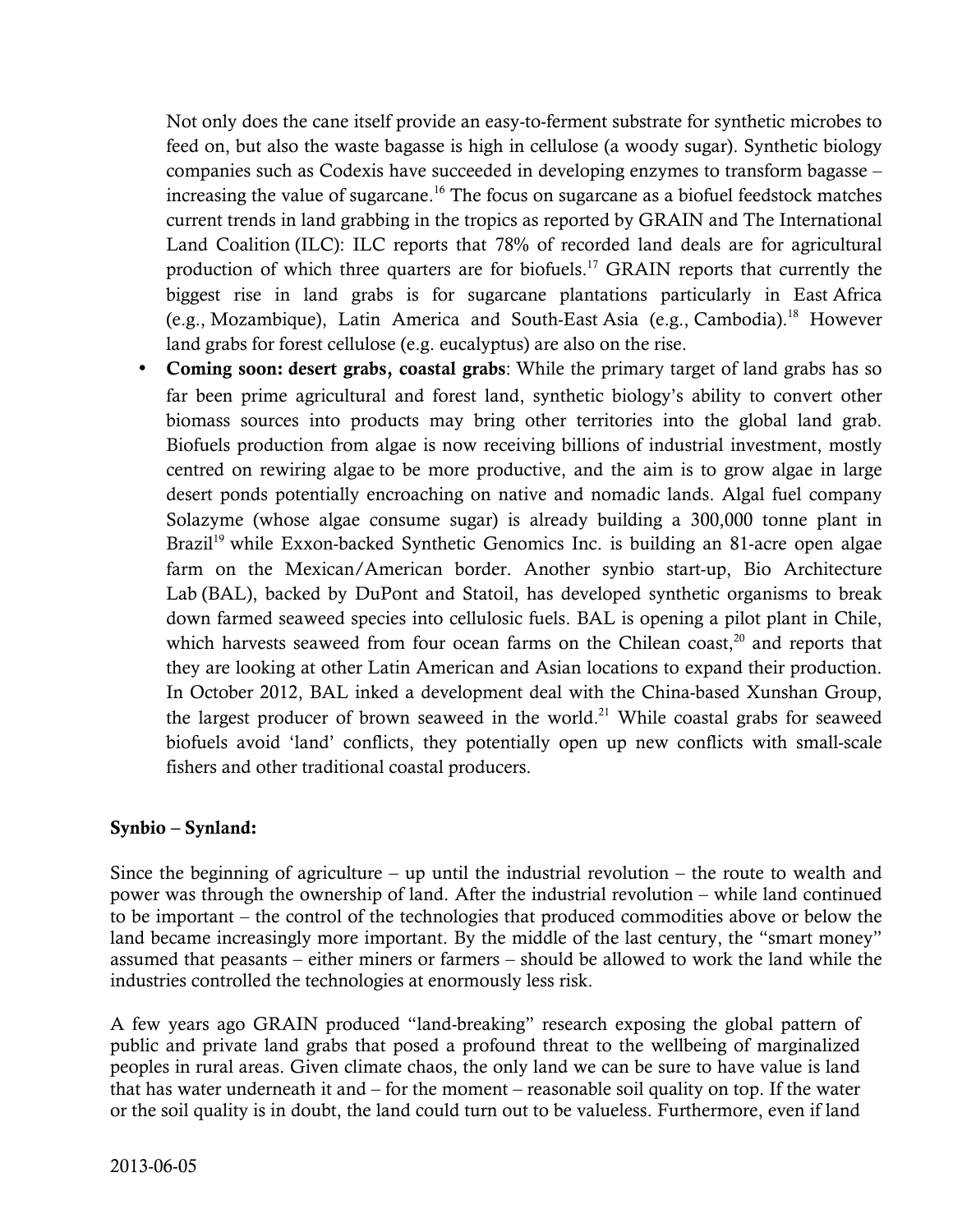and water are available, the disruptive effects of climate change could make profits so unpredictable as to discourage investment. In the long run, then, it seems that the conventional corporate bet that those who control the technologies will control the value of the land prevails. Synthetic biology offers corporate investors an attractive opportunity: to be able to turn any biomass into almost any product. Those who have synbio's artificial microbes can be assured of windfall profits however the climatic winds blow.

To fully understand the dimension of the modern landgrabs, we need to understand, monitor and challenge synthetic biology too.

### Beyond land grabs – commodity grabs

The synthetic biology industry's first five years focused on building capacity to transform biomass into commodity fuels and chemicals, already impacting those living on land needed to grow industrial feedstocks. Still, the scale-up needed to meet significant liquid fuel demand has proved difficult: one after another Syn Bio company has found it technically challenging to produce commodity compounds in large enough batches to be economically viable and so have begun to look for high value markets that require smaller production runs to meet demand. The next five years may deliver a deadly double whammy as industry augments biofuels production with an array of valuable niche products currently met by Southern agricultural producers.

'Natural plant products' describes the existing \$6,500 million dollar market22 for compounds harvested from the world's agricultural and forest biodiversity – ranging from bulk commodities such as rubber, silk, and tropical oils to ingredients, flavourings, fragrances and medicinal products, including vanilla, saffron, jasmine, turmeric, liquorice and codeine.

These compounds, known to synthetic biologists as 'secondary metabolites,' are the result of complex biochemical pathways that can now be synthetically 'programmed' to coax synthetic microbes into excreting the natural product of interest. Given that many of these products have a high commercial value and need only be produced in relatively small quantities to match current demand, the synthetic biology industry has seized on these markets as a route to profitability. Synbio companies such as Amyris, Solazyme, Evolva and Allylix are forming joint ventures with cosmetics and ingredient companies and promising to ferment in vats the same compounds currently harvested from tropical fields. In the process, they are dragging down the price and directly competing with small producers. The same companies are also claiming wide-ranging patents on 'metabolic pathways' that cover hundreds of different compounds at a time. 23 Some biosynthesized compounds have already come to market and many others are in the pipeline. Among the near-term targets:

**Isoprene rubber:** Producing a synbio alternative could affect supply chain for both natural and synthetic rubber. The livelihoods of 20 million smallholder families, mostly in Asia, depend on natural rubber. (The market for Isoprene is \$2 billion per annum).<sup>24</sup>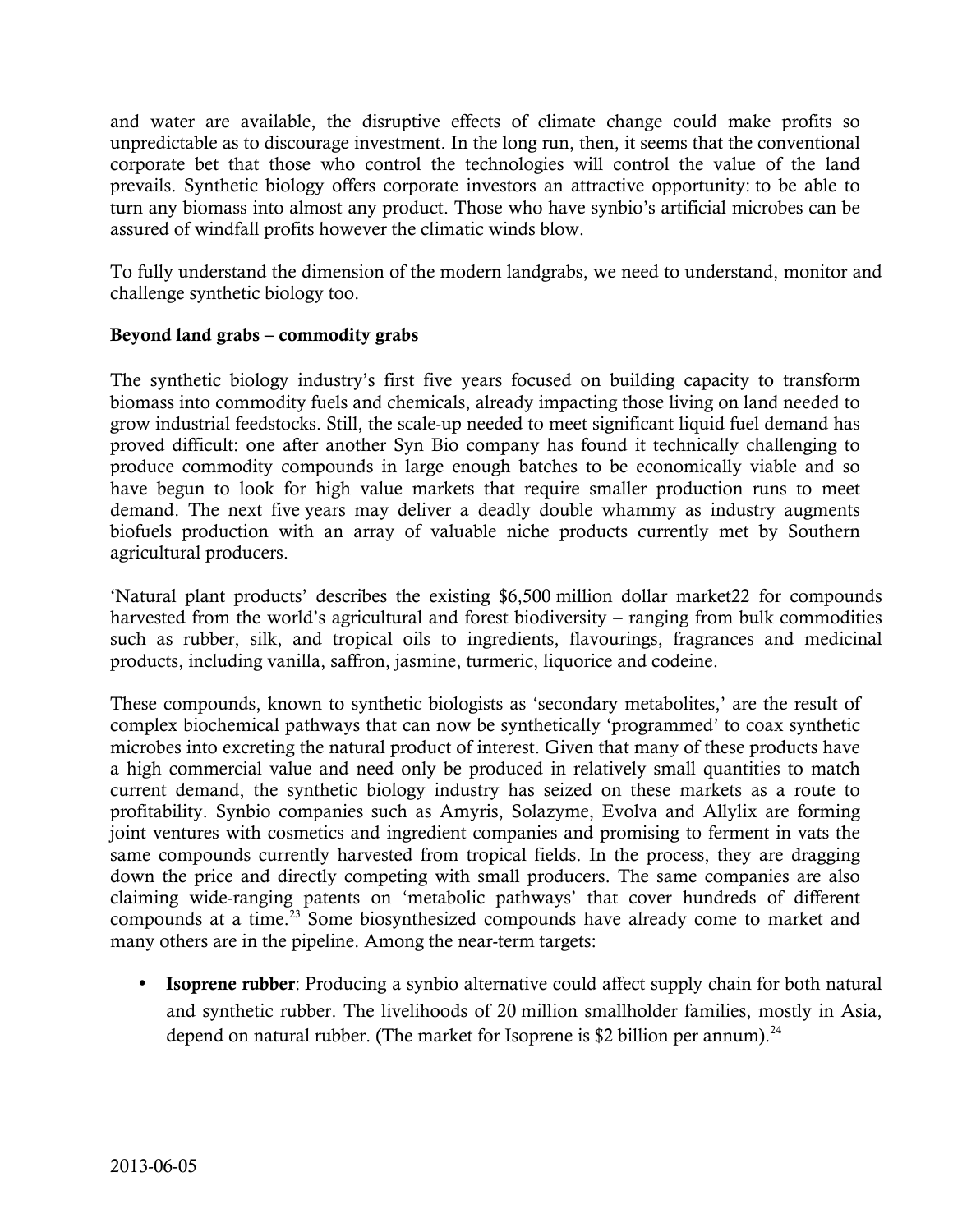- Lauric and Myristic Acid: Derived from coconut and palm kernel oils, they are the staple of the \$3.9 billion oleochemical industry<sup>25</sup> and their replacement through synthetic biology could knock economies across Asia, Africa and South America.
- Artemisinin: An antimalarial compound currently sourced from Asian and African farmers (~\$90 million market  $p/a$ ).<sup>26</sup> In April 2013, pharmaceutical giant Sanofi announced it would launch commercial-scale production of a "semi-synthetic" version using synthetic biology.
- Saffron: The world's most valuable spice. Iran produces an estimated 90% of the world's saffron, with export markets in over 40 countries (\$660 million market  $p/a$ ).
- Saffron: The world's most valuable spice. Iran produces an estimated 90% of the world's saffron, with export markets in over 40 countries (\$660 million market  $p/a$ ).<sup>27</sup>
- Squalene: a cosmetic moisturiser that used to be made from shark livers and now largely sourced from Mediterranean olives and South American amaranth.
- Patchouli –This popular fragrance is largely grown in Southeast Asia. Indonesia, the largest grower cultivates 20,000 ha of patchouli plant producing about 500 tonnes per annum. 28
- Vanillin: This popular fragrance is largely grown in Southeast Asia. Indonesia, the largest grower, cultivates 20,000 ha of patchouli plant producing about 500 tonnes p/a.<sup>29</sup>
- Vetiver oil: An essential fragrance ingredient used in many cosmetics. In Haiti alone, 60,000 people depend on vetiver production (\$10 million market per annum).<sup>30</sup>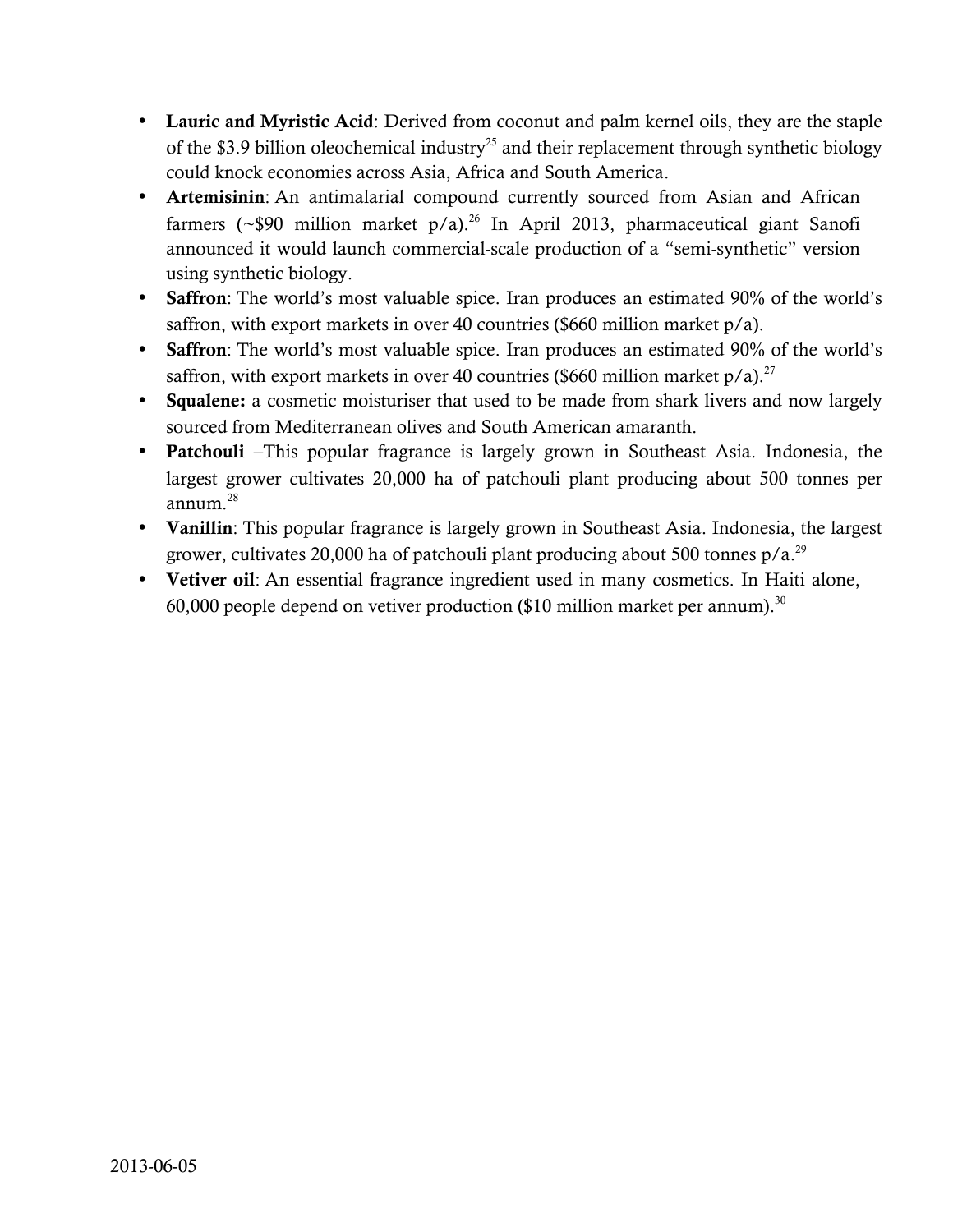#### Endnotes

 $123.8\%$  is the percentage of global net primary productivity that it is estimated is already appropriated by human activity. See Haberl et al., "Global human appropriation of net primary production (HANPP)," The Encyclopedia of the Earth, 29 April 2010.

<sup>2</sup> Decision UNEP/CBD/COP/DEC/XI/11 paragraphs 3 and 4; 5 December 2012, "Decision Adopted By The Conference Of The Parties To The Convention On Biological Diversity At Its Eleventh Meeting, XI/11. New And Emerging Issues Relating To The Conservation And Sustainable Use Of Biodiversity:" http://www.cbd.int/cop11/.

<sup>3</sup> See, for example, the gas to liquids technology developed by Calysta: Green Car Congress, "Calysta" Energy engineering organisms to convert methane to low-cost liquid hydrocarbons; BioGTL process," 22 October 2012: http://www.greencarcongress.com/2012/10/calysta-20121022.html.

<sup>4</sup> BCC Research, "Synthetic Biology: Emerging Global Markets" November 2011

http://www.bccresearch.com/report/global-synthetic-biology-markets-bio066b.html

5 Oldham P, Hall S, Burton G (2012) Synthetic Biology: Mapping the Scientific Landscape. PLoS ONE 7(4): e34368. April 23rd 2012. doi:10.1371/journal.pone.0034368

6BCC Research, "Synthetic Biology: Emerging Global Markets" November 2011

http://www.bccresearch.com/report/global-synthetic-biology-markets-bio066b.html

<sup>7</sup> Melody M. Bomgardner, "The Sweet Smell of Microbes" Chemical And Engineering News July 16 2012, Volume 90 Issue 29 | pp. 25-29

<sup>8</sup> see Jim Lane," The Gas Rush: Calysta Energy aims for high-value markets via unconventional natural gas" Biofuels Digest 22nd October 2012. Online at

http://www.biofuelsdigest.com/bdigest/2012/10/22/the-gas-rush-high-value-markets-may-open-forunconventional-natural-gas/

<sup>9</sup> see page 13, International Civil Society Working Group on Synthetic Biology "A Submission to the Convention on Biological Diversity's Subsidiary Body on Scientific, Technical and Technological Advice (SBSTTA) on the Potential Impacts of Synthetic Biology on the Conservation and Sustainable Use of Biodiversity" October 2011 –online at http://www.cbd.int/doc/emerging-issues/int-civil-soc-wgsynthetic-biology-2011-013-en.pdf

<sup>10</sup> For a full discussion of the bioeconomy, see ETC Group, "The New Biomassters: Synthetic Biology and the Next Assault on Biodiversity and Livelihoods" October 2010:

http://www.etcgroup.org/content/new-biomassters.

<sup>11</sup> Aaron Ruesch and Holly K. Gibbs, "New IPCC Tier-1 Global Biomass Carbon Map For the Year 2000," Carbon Dioxide Information Analysis Center (CDIAC), Oak Ridge National Laboratory, Oak Ridge, Tennessee: http://cdiac.ornl.gov/epubs/ndp/global\_carbon/carbon\_documentation.html. <sup>12</sup> Timothy A. Wise, "The Cost to Mexico of U.S. Corn Ethanol Expansion" Global Development and Environment Institute Working Paper No. 12-01, May 2012.

 $13$  Jim Lane, "The 50 Hottest Companies in Bioenergy for 2012-13 are announced" Biofuels Digest October 2012. http://www.biofuelsdigest.com/bdigest/2012/10/30/the-50-hottest-companies-inbioenergy-for-2012-13-are-announced/

<sup>14</sup> John Melo, Nasdaq CEO Shareholder series, Video Interview, September 2010. Available online at: http://www.shareholder.com/visitors/event/build2/mediapresentation.cfm?companyid=NSDSIG&med iaid=44068&mediauserid=4760447&player=2

<sup>15</sup> Doris de Guzman, "Sugar fatty alcohols near commercialization" ICIS Chemical Business News 22nd April 2012. Online at http://www.icis.com/Articles/2012/04/20/9552164/sugar-fatty-alcoholsnear-commercialization.html

<sup>16</sup> Jim Lane, "Bagasse – The Big Prize," Alt Energy Stocks, 29 Nov. 2011:

http://www.altenergystocks.com/archives/2011/11/bagasse\_the\_big\_prize\_1.html.

<sup>17</sup> International Land Coalition, "Land Rights and the Rush for Land – Summary. Findings Of The Global Commercial Pressures On Land Research Project," 2012:

http://www.landcoalition.org/sites/default/files/publication/1205/GSR%20summary\_ENG.pdf.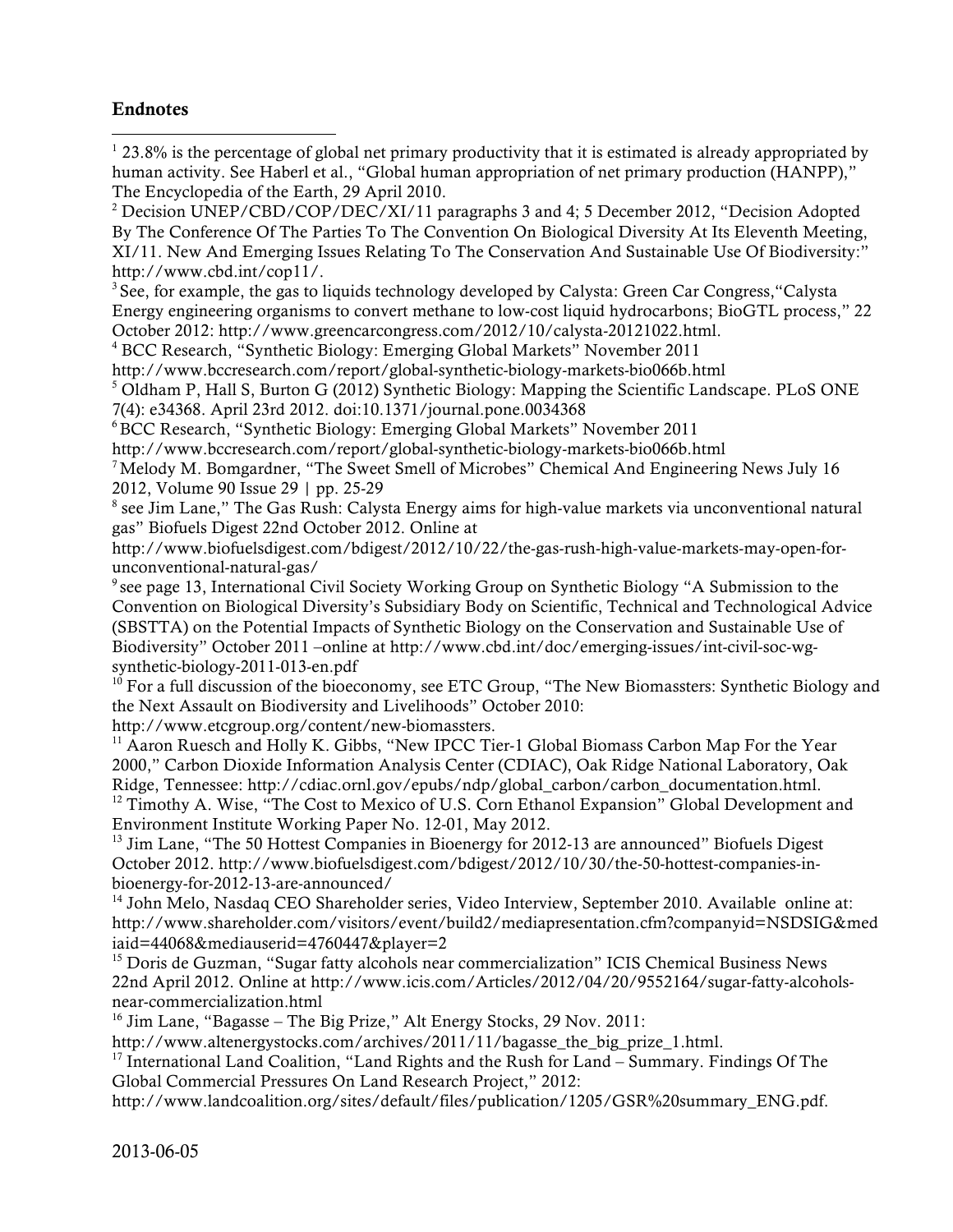$22$  The estimate is from 2006:

http://www.irgltd.com/Resources/Discussion\_Forum/DF27%20Natural%20Products%20-%20web.pdf.  $^{23}$  ETC Group, "Synthetic Biology's Impact On Livelihoods And Sustainable Use Of Biodiversity Pathways To Disruption?" 2012:

http://www.etcgroup.org/sites/www.etcgroup.org/files/SBSTTA\_SYNBIO\_SUMMARY-1.pdf.

<sup>24</sup> International Rubber Study group, "Statistical Summary of World Rubber Situation:"

http://www.rubberstudy.com/documents/websitedata.pdf.

<sup>25</sup> Frost and Sullivan "Oleochemicals to Benefit from Demand for Sustainable Chemicals, finds Frost  $\&$ Sullivan," 29 November 2012: http://www.frost.com/prod/servlet/press-release.pag?docid=270074624. <sup>26</sup> Personal communication with Malcolm Cutter, Director of FSC Development Services and Project Manager of the MMV Artemisinin Programme, 24 April 2012.

<sup>27</sup> Edison Investment Research, "Outlook: Evolva,"4 April 2012.

<sup>28</sup> FAO factsheet on Patchouli Oil production online at

http://www.fao.org/docrep/X5043E/x5043E0i.htm

<sup>29</sup> FAO factsheet on Patchouli Oil: http://www.fao.org/docrep/X5043E/x5043E0i.htm.

30 Personal communication with Michel Apollon, General Manager, Unikodese, Port-au-Prince, Haiti, 23 April 2012.

<sup>&</sup>lt;sup>18</sup> Personal communication with Devlin Kuyek of GRAIN, September 2012. For a recent table of 293 biofuel related land grabs covering 17 million ha, see GRAIN, "Land Grabbing for Biofuels Must Stop," 21 February 2013: http://www.grain.org/article/entries/4653-land-grabbing-for-biofuels-must-stop. <sup>19</sup> Solazyme press release, "Solazyme Bunge Renewable Oils Joint Venture Receives Funding

Approval from Brazilian Development Bank," 16 January 2013.

<sup>&</sup>lt;sup>20</sup> BAL Press release," Bio Architecture Lab Breaks Ground on Seaweed-to-Advanced Biofuels Experimental Pilot Facility in Chile," 16 Dec 2011: http://www.balab.com/pdf/BALPilotFacility.pdf. <sup>21</sup> BAL press release, "Bio Architecture Lab Technology Partners With Xunshan Group to Develop Integrated Bio-Refinery for Fuels, Chemicals & Co-Products From Brown Seaweed," 20 October 2012: http://www.marketwire.com/press-release/bio-architecture-lab-technology-partners-with-xunshan-groupdevelop-integrated-bio-refinery-1719353.htm.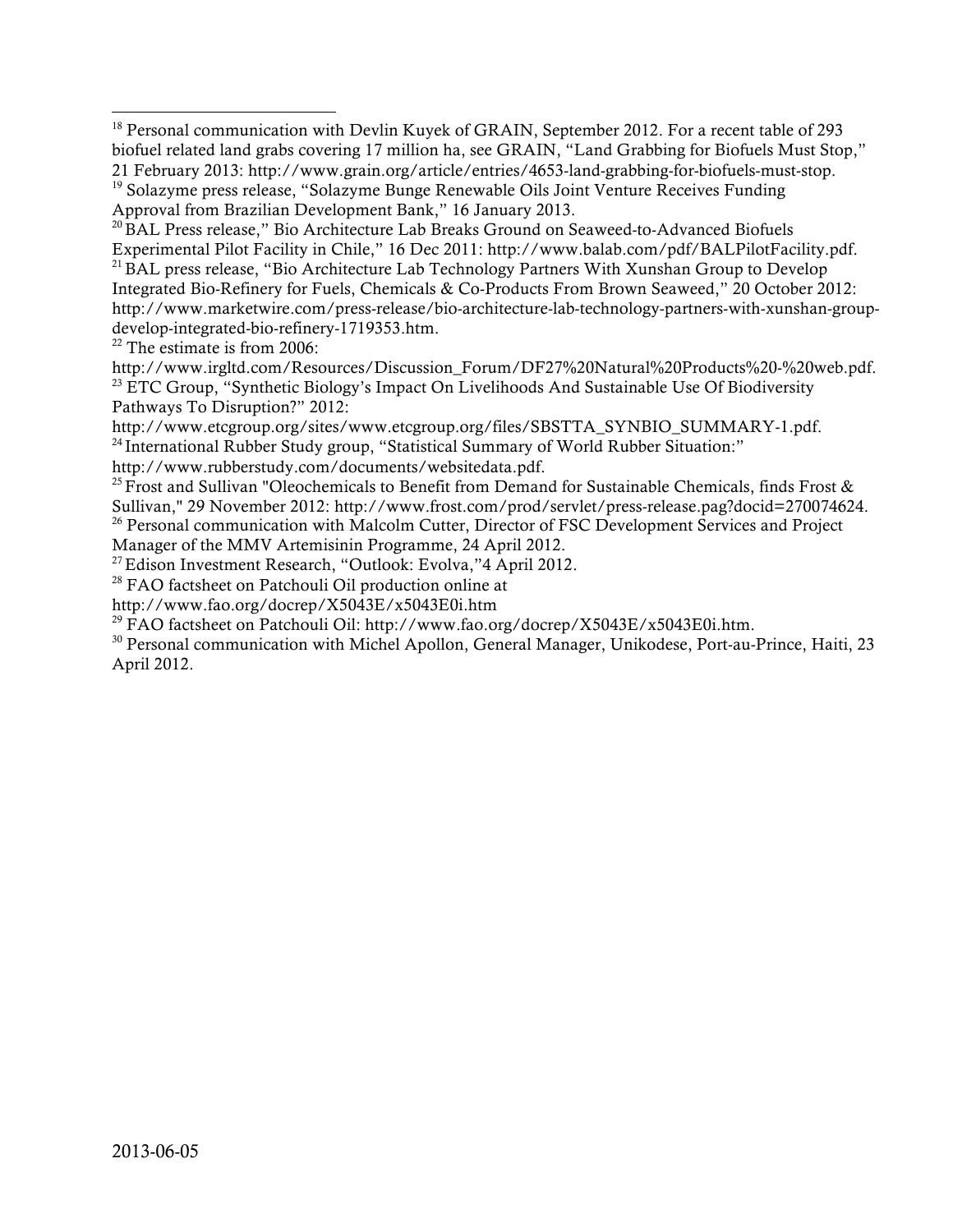| <b>Category</b>                  | <b>Product</b>                                                                       | <b>Company</b>                  | <b>Production</b><br><b>Location</b>  | <b>Market Status</b>                                                                                                                                                                                                    | <b>Additional Info</b>                                                                                                                                                                            | <b>Sources</b>                                                                                                                                                                                                                                                           |
|----------------------------------|--------------------------------------------------------------------------------------|---------------------------------|---------------------------------------|-------------------------------------------------------------------------------------------------------------------------------------------------------------------------------------------------------------------------|---------------------------------------------------------------------------------------------------------------------------------------------------------------------------------------------------|--------------------------------------------------------------------------------------------------------------------------------------------------------------------------------------------------------------------------------------------------------------------------|
| Plastic/<br>textile              | Bio-PDO<br>$(1-3)$<br>propanadeiol)<br><b>Brand</b><br>names:<br>Sorona/<br>Susterra | Du Pont<br>Tate and<br>Lyle     | Loudon,<br>Tennessee,<br><b>USA</b>   | Commercial since<br>2006. Current<br>production 140<br>million lbs/year.                                                                                                                                                | Synthetic yeast developed<br>by genencor, transforms<br>corn feedstock.                                                                                                                           |                                                                                                                                                                                                                                                                          |
| Plastic/<br>Textile/<br>Urethane | Bio-BDO<br>$(1, 4-$<br>butanediol)                                                   | <b>BioAmber</b>                 | Pomacle,<br>France                    | Commercial since<br>2012.                                                                                                                                                                                               | BioAmber believes the<br>global addressable market<br>for these products exceeds<br>\$4 billion, principally used to<br>make polyesters,<br>polyurethanes, spandex and<br>biodegradable plastics. | http://www.bio-<br>amber.com/bioamber/en<br>/news/article?id=516                                                                                                                                                                                                         |
| Plastic                          | PHA<br>(polyhydroxy<br>alkanoates)<br><b>Brand</b><br>Names:<br>Mirel, Mvera         | Metabolix<br>Inc.               | Clinton,<br>Iowa, USA;<br>Leon, Spain | Initial commercial<br>production run<br>with ADM was<br>stopped. Currently<br>selling 5 million<br>pound back-<br>inventory while<br>scaling up new<br>commercial<br>production in<br>Spain for second<br>half of 2013. | Focus on compostable<br>plastic bags, barrier film,<br>protective wrap, agricultural<br>multi film and high strength<br>films.                                                                    | http://seekingalpha.com/<br>article/971971-<br>metabolix-s-ceo-<br>discusses-q3-2012-<br>results-earnings-call-<br>transcript?page=2<br>http://www.plasticsnews.<br>com/article/20120727/N<br>EWS/307279980/metabo<br>lix-finds-new-partner-to-<br>make-biopolymer-mirel |
| Flavouring/<br>Flagrance         | Bio-<br>Nooktatone                                                                   | Isobionics<br>(formerly<br>DSM) | Geleen, The<br><b>Netherlands</b>     | <b>Commercial since</b><br>2011.                                                                                                                                                                                        |                                                                                                                                                                                                   | http://www.isobionics.co<br>m/products_nootkatone.<br>htm                                                                                                                                                                                                                |
| Flavouring/<br>Flagrance         | BioValencene                                                                         | Isobionocs                      | Geleen, The<br>Netherlands            | Commercial since<br>2011.                                                                                                                                                                                               |                                                                                                                                                                                                   | http://www.isobionics.co<br>m/press3.htm                                                                                                                                                                                                                                 |

## **Annex – Synthetic biology derived products commercially available or released into the environment 2013**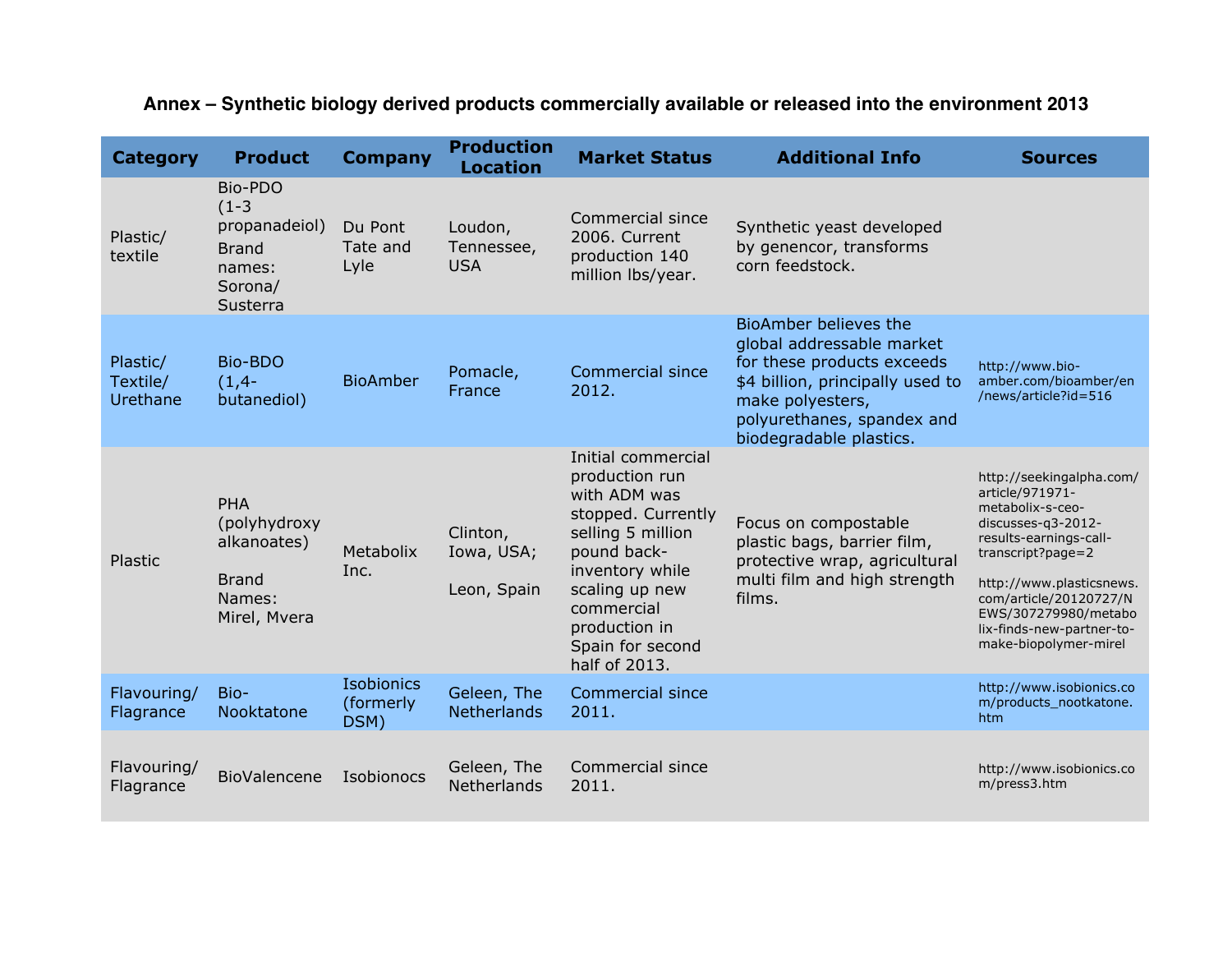| <b>Category</b>          | <b>Product</b>                                                                     | <b>Company</b>                                    | <b>Production</b><br><b>Location</b>                                    | <b>Market Status</b>                                                                    | <b>Additional Info</b>                                                                                                                                                                                                                                                                                                                                                                        | <b>Sources</b>                                                                                                                               |
|--------------------------|------------------------------------------------------------------------------------|---------------------------------------------------|-------------------------------------------------------------------------|-----------------------------------------------------------------------------------------|-----------------------------------------------------------------------------------------------------------------------------------------------------------------------------------------------------------------------------------------------------------------------------------------------------------------------------------------------------------------------------------------------|----------------------------------------------------------------------------------------------------------------------------------------------|
| Flavouring/<br>Flagrance | Nooktatone<br>(grapefruit<br>flavour)                                              | Allylix                                           | Lexington<br>Kentucky<br>USA;<br>San Diego,<br>California<br><b>USA</b> | Commercial -<br>Produced in 2000<br>runs since 2011.                                    | Used as an ingredient in<br>beverages, confections, frozen<br>dairy and baked goods, as well<br>as a fragrance in perfumes and<br>colognes. Also being tested as<br>insect repellent. "It had been<br>selling its biosynthetic terpenes<br>to customers in the flavor and<br>fragrance markets. The<br>company's terpenes are used in<br>products currently found on<br>supermarket shelves." | http://www.cookandsch<br>mid.com/Allylixflavorandf<br>ragranceindustryCarolynF<br>ritzKellyQuigleySanDiego<br>BusinessJournalventure.h<br>tm |
| Flavouring/<br>Flagrance | Valencene<br>(orange oil<br>flavour)                                               | Allylix                                           | Lexington<br>Kentucky<br>USA;<br>San Diego,<br>California<br><b>USA</b> | Commercial -<br>Produced in 2000<br>runs since 2011.                                    | According to Allylix one<br>commercial fermentation<br>will produce as much<br>valencene as 1.2 million<br>metric tons of oranges.                                                                                                                                                                                                                                                            | http://www.slideshare.ne<br>t/cookandschmid/alx-<br>ppt091410bbcems97                                                                        |
| Flavouring/<br>Flagrance | Resveratrol                                                                        | Evolva<br>(formerly<br>produced<br>by<br>Fluxome) | Copen-<br>hagen,<br><b>Denmark</b>                                      | Commercial.<br>Self-affirmed as<br><b>GRAS and</b><br>European novel<br>foods approved. | Global market \$50.2<br>million.- food supplements,<br>chewing gums, beverages<br>and anti-aging moisturizing<br>creams.                                                                                                                                                                                                                                                                      | http://www.nutraingredie<br>nts.com/Industry/Evolva-<br>pays-550-000-for-<br>Fluxome-resveratrol-<br>business                                |
| Flavouring/<br>Flagrance | Vetivone<br>(vetiver<br>fragrance)<br>Brand name:<br>Epivone (epi-<br>betavetivon) | Allylix                                           | Lexington<br>Kentucky<br>USA;<br>San Diego,<br>California<br><b>USA</b> | Due to be have<br>been<br>commercialized 3rd<br>quarter of 2012.                        | Allylix has obtained<br>Significant intellectual<br>property surrounding<br>Epivone <sup>™</sup> , including the<br>recent issuance of several<br>patents.                                                                                                                                                                                                                                    | http://www.allylix.com/p<br>ress/allylix-<br>commercialize-novel-<br>specialty-chemical                                                      |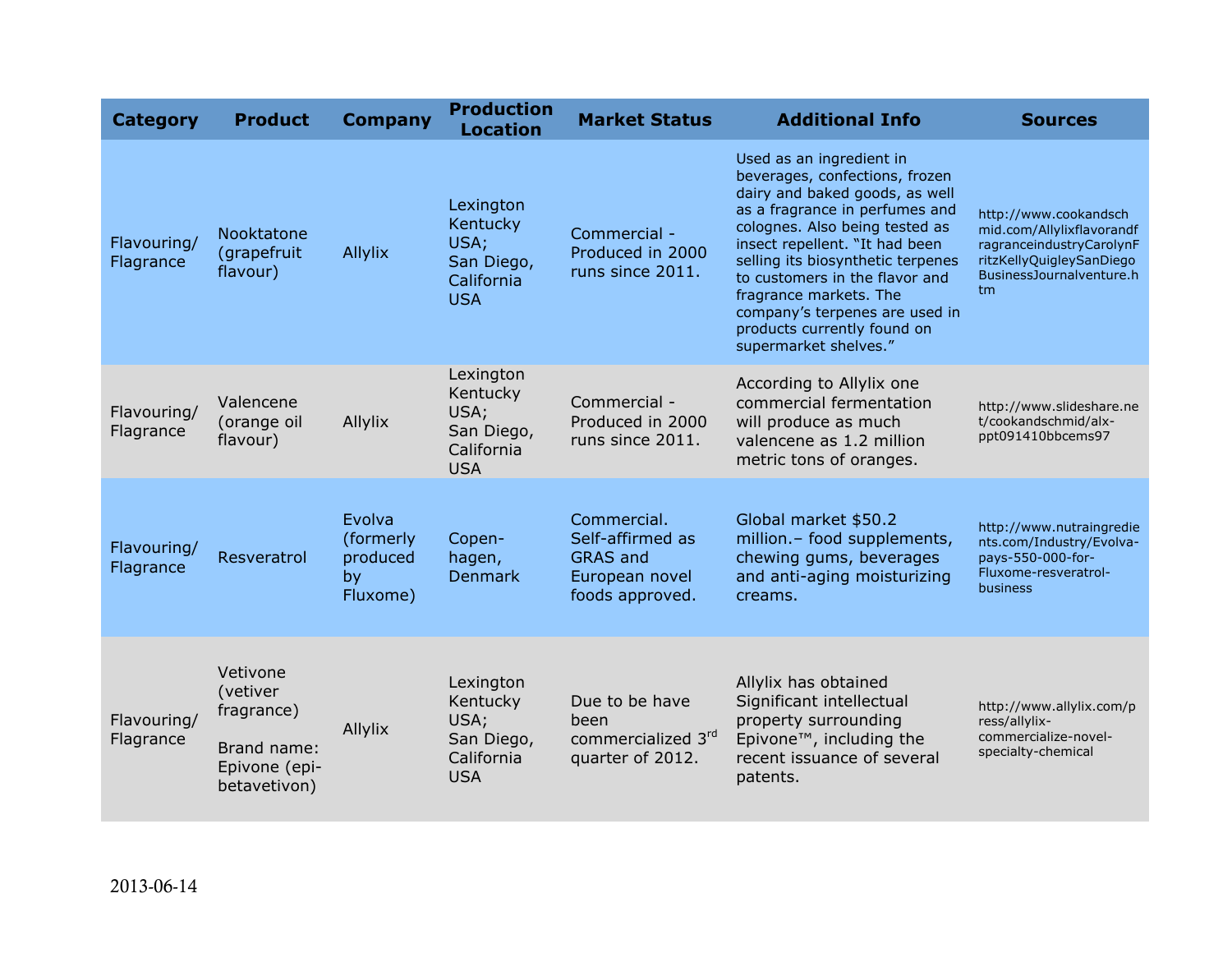| <b>Category</b>  | <b>Product</b>                                              | <b>Company</b>                                         | <b>Production</b><br><b>Location</b> | <b>Market Status</b>                                                                                                            | <b>Additional Info</b>                                                                                                                                                                   | <b>Sources</b>                                                                                                                                                                                                                               |
|------------------|-------------------------------------------------------------|--------------------------------------------------------|--------------------------------------|---------------------------------------------------------------------------------------------------------------------------------|------------------------------------------------------------------------------------------------------------------------------------------------------------------------------------------|----------------------------------------------------------------------------------------------------------------------------------------------------------------------------------------------------------------------------------------------|
| <b>Cosmetics</b> | Squalane<br><b>Brand name:</b><br>Neossance                 | Amyris /<br><b>Nikko</b><br>Chemicals<br>Co            | Paraiso,<br><b>Brazil</b>            | <b>Commercial since</b><br>Aug 2011. Nikko<br>sells to Japanese<br>cosmetics market.                                            | Used for face, body and hair<br>care, moisturizing creams,<br>cleansing lotions,<br>sunscreens, lipsticks & lip<br>glosses, makeup primers,<br>foundations, tinted<br>moisturizers, etc. | http://www.businesswire<br>.com/news/home/20110<br>819005151/en/Amyris-<br>Signs-Multi-Year-<br>Contract-Supply-<br>Renewable-Squalane<br>http://www.centerchem.<br>com/PDFs/NEOSSANCE%<br>20SQUALANE%20-<br>%20Datasheet%20F%20<br>0312.pdf |
| Oils             | Algal<br>Dielectric Oil                                     | Solazyme                                               | Peoria,<br>Illinois, USA             | Commercial<br>production is<br>expected to exceed<br>8.5 million gallons<br>starting as early as<br>the second half of<br>2013. | Full production is sold to<br>Dow Chemical. Dielectric<br>fluids are a \$2 - \$3 billion<br>market - used to insulate<br>electrical transformers.                                        | http://seekingalpha.com/<br>article/590601-dow-<br>looks-to-corner-the-2-<br>billion-dielectric-fluids-<br>market                                                                                                                            |
| Oils             | <b>Base Oils</b><br>(lubricants)<br>Brand name:<br>Novaspec | Novii:<br>Amyris /<br>Cosan<br><b>Joint</b><br>venture | Paraiso,<br><b>Brazil</b>            | To begin<br>commercial<br>production 2nd<br>half of 2013.                                                                       | Engine lubricants.                                                                                                                                                                       | http://novvi.com.br/ me<br>dia/images/docs/novvi d<br>atasheet 2pg 012612.pd<br>http://seekingalpha.com/<br>article/1205111-amyris-<br>management-discusses-<br>q4-2012-results-<br>earnings-call-<br>transcript?page=5&p=qa<br>nda&l=last   |
| Rubber           | Liquid<br>farnesene<br>rubber                               | Amyris and<br>Kuraray                                  |                                      | Commercial<br>production and<br>official market<br>launch to begin in<br>second half of<br>2013 for Kuraray.                    | For high performance car<br>tyres.                                                                                                                                                       | http://seekingalpha.com/<br>article/1205111-amyris-<br>management-discusses-<br>q4-2012-results-<br>earnings-call-<br>transcript?page=5&p=qa<br>nda&l=last<br>http://www.gupta-<br>verlag.com/general/news<br>/dkt-<br>2012/11705/Kuraray    |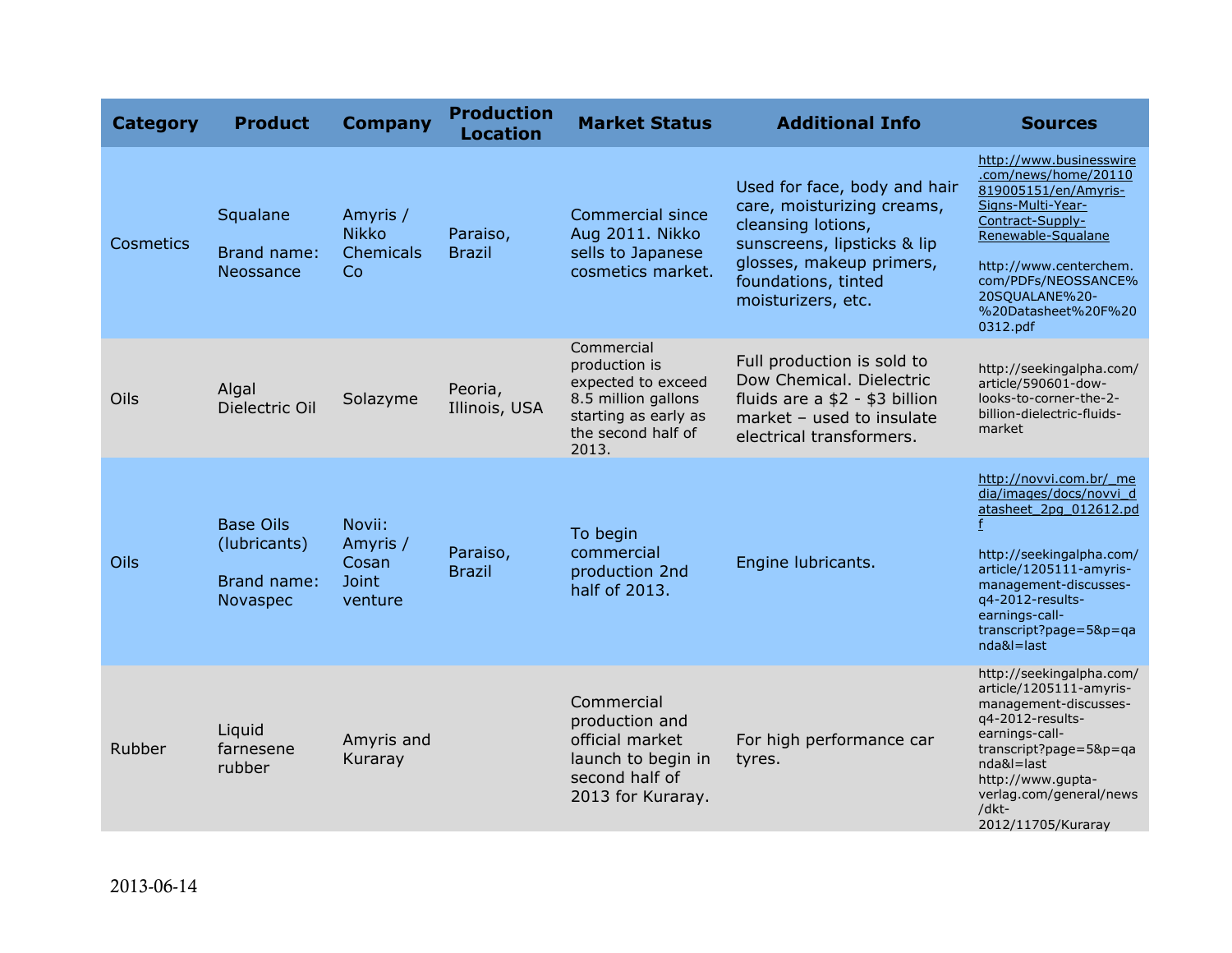| <b>Category</b>    | <b>Product</b>                                                                             | <b>Company</b>    | <b>Production</b><br><b>Location</b> | <b>Market Status</b>                                                                                            | <b>Additional Info</b>                                                                                                                                                                | <b>Sources</b>                                                                                                                                                                                    |
|--------------------|--------------------------------------------------------------------------------------------|-------------------|--------------------------------------|-----------------------------------------------------------------------------------------------------------------|---------------------------------------------------------------------------------------------------------------------------------------------------------------------------------------|---------------------------------------------------------------------------------------------------------------------------------------------------------------------------------------------------|
| <b>Fuels</b>       | <b>Algal Diesel</b><br>fuel<br>Brand name:<br>Sola Diesel                                  | Solazyme          | Peoria,<br>Illinois, USA             | Commercial<br>production at<br>75,000 liter scale<br>since 2008.                                                | Mostly sold to US Navy for<br>battleships. Now also selling<br>to United Airlines,<br>Volkswagen and to car users<br>through Propel forecourts.                                       | http://seekingalpha.com/<br>article/1253151-<br>solazyme-s-ceo-<br>presents-at-raymond-<br>james-34th-annual-<br>institutional-investors-<br>conference-<br>transcript?all=true&find=<br>solazyme |
| <b>Fuels</b>       | Isobutanol                                                                                 | Gevo              | Luverne,<br>Minnesota,<br><b>USA</b> | Already<br>commercially<br>produced 150,000<br>gallons but<br>suspended<br>pending legal and<br>scale-up issues | Selling under contract to<br>Sasol.                                                                                                                                                   | http://seekingalpha.com/<br>article/1249331-gevo-s-<br>ceo-discusses-q4-2012-<br>results-earnings-call-<br>transcript?page=6&p=ga<br>nda&l=last                                                   |
| <b>Fuels</b>       | <b>Biodiesel</b><br>Brand name:<br>"No<br>Compromise"                                      | Amyris            | Paraiso,<br><b>Brazil</b>            | <b>Commercial since</b><br>2011.                                                                                | Supplies buses in Sao Paulo,<br>Brazil and other niche fuel<br>markets.                                                                                                               | http://www.amyris.com/<br>News/131/Amyris-to-<br>Supply-S%C3%A3o-<br>Paulo-City-Buses-with-<br>Renewable-Diesel-from-<br>Sugarcane                                                                |
| Pharmaceu<br>tical | Shikimic acid<br>(star anise)<br>used in<br>Oseltamivir<br>(Tamiflu)<br>Anti-viral<br>drug | Roche             |                                      | Commercial since<br>2005.                                                                                       | Technology acquired from<br>Draths Corporation. In<br>March 2012 Roche told ETC<br>Group: "For our Tamiflu<br>production we mostly rely<br>on the microbial<br>fermentation process." | http://www.etcgroup.org<br>/sites/www.etcgroup.org/<br>files/Final CBD Star%20<br>Anise_case_study_TA.pdf                                                                                         |
| Pharmaceu<br>tical | Sitagliptin-<br>dipeptidyl<br>peptidase-4<br>inhibitor<br>(Diabetes<br>drug)               | Merck/<br>Codexis |                                      | <b>Commercial since</b><br>$2012 - FDA$<br>approved in USA.                                                     |                                                                                                                                                                                       | http://www.bio.org/articl<br>es/current-uses-<br>synthetic-<br>biology?page=show                                                                                                                  |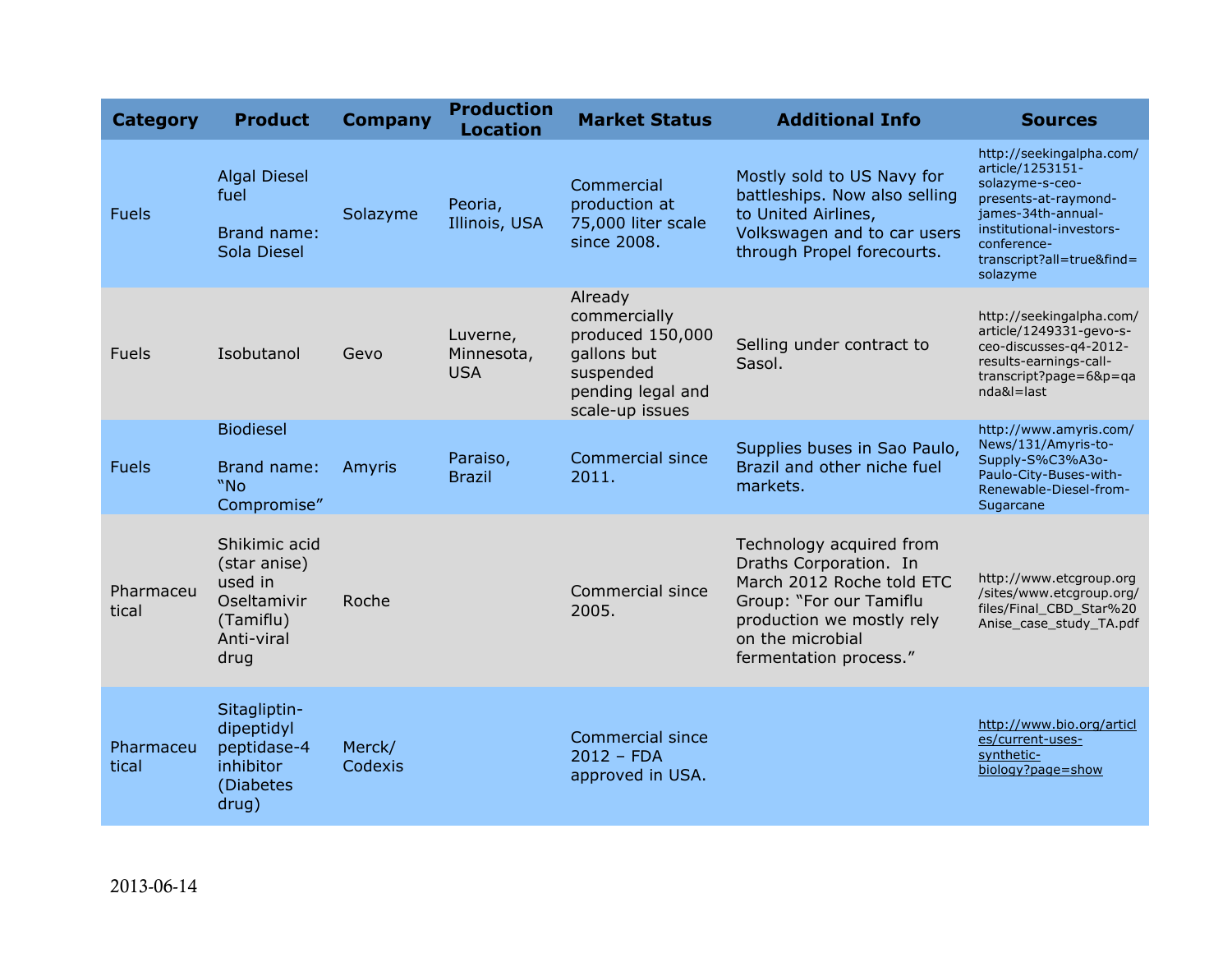| <b>Category</b>     | <b>Product</b>                                                                               | <b>Company</b>                                  | <b>Production</b><br><b>Location</b>                 | <b>Market Status</b>                                                                 | <b>Additional Info</b>                                                                                                                                                                                                                                                                                                                    | <b>Sources</b>                                                                                                                                                                                                                                         |
|---------------------|----------------------------------------------------------------------------------------------|-------------------------------------------------|------------------------------------------------------|--------------------------------------------------------------------------------------|-------------------------------------------------------------------------------------------------------------------------------------------------------------------------------------------------------------------------------------------------------------------------------------------------------------------------------------------|--------------------------------------------------------------------------------------------------------------------------------------------------------------------------------------------------------------------------------------------------------|
| Animal<br>Feed/Fuel | $MGT -$<br>Mascoma<br>Grain<br>Technology<br>(grain<br>treated with<br>synthetic<br>enzymes) | Mascoma /<br>Lallemand<br>Ethanol<br>Technology |                                                      | Commercial since<br>2012. Approved<br>for animal feed<br>use in the US.              | Mascoma reported in 2012<br>that MGT was used in<br>production of over 20 million<br>gallons of ethanol in<br>commercial trials - expects<br>that it will begin recognizing<br>revenues from its MGT<br>product in the first quarter<br>of 2012.                                                                                          | http://www.mascoma.co<br>m/download/MCM-<br>LET_MGT_Update_Press<br>Release FINAL.pdf                                                                                                                                                                  |
| Chemicals           | <b>Succinic Acid</b><br>/polyester<br>polyols                                                | Myriant                                         | Lake<br>Providence,<br>Louisiana,<br><b>USA</b>      | Due to start<br>commercial<br>production 1st<br>Quarter of 2013.                     | The plant will produce 30<br>million pounds of bio-<br>succinic acid annually. This<br>initial capacity is already<br>sold out and plans are in<br>place to expand Myriant's<br>production capacity in 2014<br>to 170m lb/year<br>Partnering with Piedmont<br>Chemical to produce<br>urethane foams, coatings,<br>adhesives and sealants. | http://www.myriant.com<br>/platform/lake-<br>providence-facility.cfm<br>http://www.myriant.com<br>/media/press-<br>releases/piedmont-<br>chemical-launches-<br>renewablepolyols-<br>leveraging-renewable-<br>chemicals-from-dupont-<br>and-myriant.cfm |
| Chemicals           | Succinic Acid                                                                                | <b>Bioamber</b><br>and Mitsui                   | Pomacle,<br>France;<br>Sarnia,<br>Ontario,<br>Canada | Commercial since<br>Jan 2010                                                         | Currently produces in<br>350,000 litre fermenter in<br>France. New 17,000 metric<br>tons facility in Ontario to<br>become operational in 2013<br>in collaboration with Mitsui.                                                                                                                                                            |                                                                                                                                                                                                                                                        |
| Crops               | Modified corn<br>with built in<br>degrading<br>enzyme.<br>Brand name:<br>Inzyme              | Agrivida                                        | Iowa and<br>Indiana, USA                             | Small open test<br>plots of total less<br>than 100 acres<br>were planted in<br>2012. |                                                                                                                                                                                                                                                                                                                                           | http://www.agrivida.com<br>/news/releases/2012jun5<br>.html                                                                                                                                                                                            |